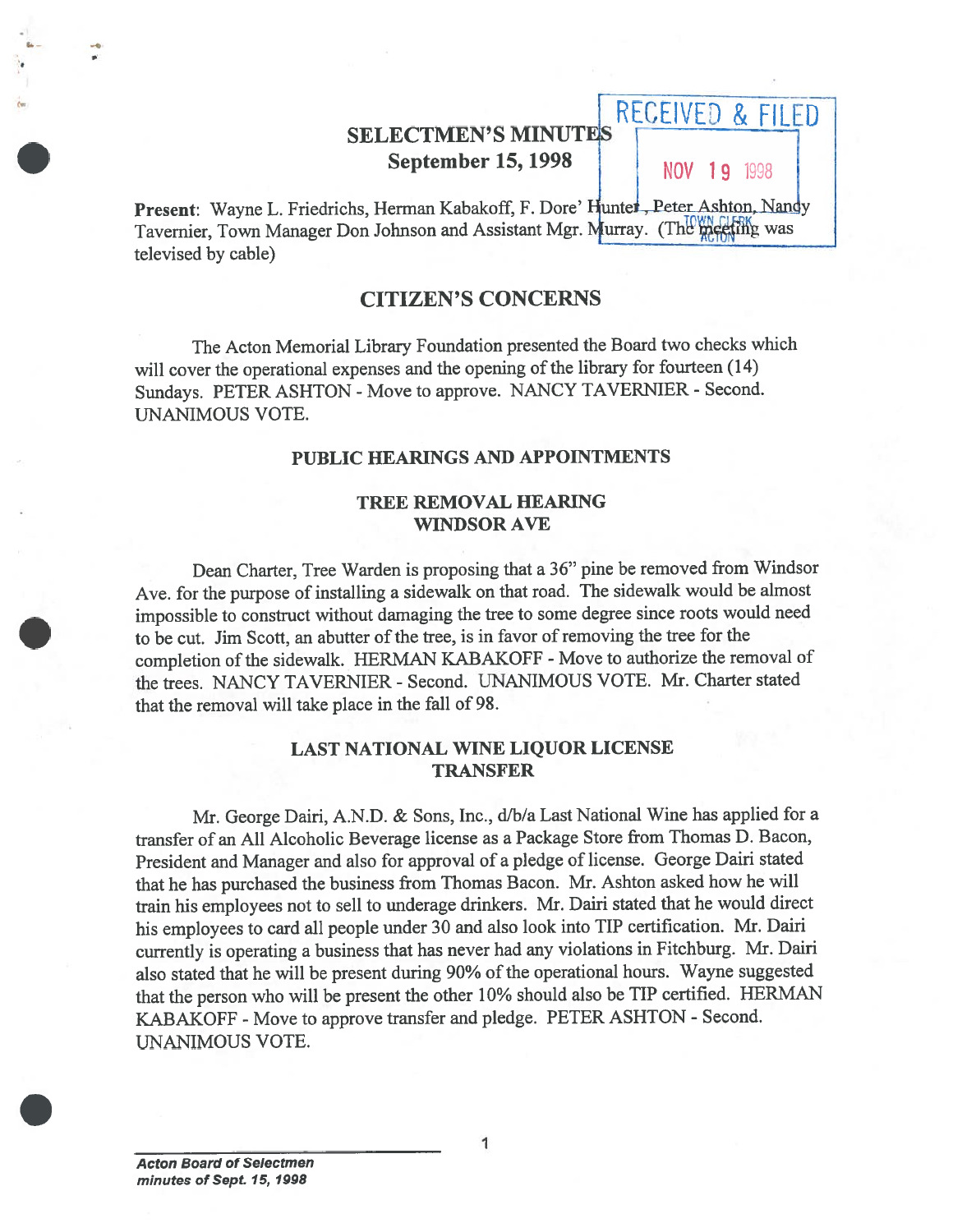### AMENDMENT TO TRAFFIC RULES AND ORDERS

<sup>A</sup> public hearing was scheduled for the propose<sup>d</sup> amendments to the existing traffic rules and order to install Stop signs at the following locations:

- 1. Intersection of Fort Pond Road and Newtown Road so as to face westbound drivers on Fort Pond Road.
- 2. Intersection of Arlington Street and Newtown Road so as to face eastbound drivers on Arlington Street.
- 3. Intersection of Forest Road and Hosmer Street so as to face eastbound drivers on Forest Road.

DORE' HUNTER - Move to approve proposed amendments. PETER ASHTON - Second. UNANIMOUS VOTE.

### COLES BROOK SITE PLAN **CONTINUANCE**

Another continuance is needed for the traffic study. Peter stated that he was impressed with the letter from the Transportation Advisory Committee. They would like to continue this until November 3, 1992. Herman questioned the emergency access proposa<sup>l</sup> since the <sup>p</sup>lan only shows one exit and entrance by <sup>a</sup> curb cut stating that he would like the exit/entrance evaluated. Nancy stated that we are waiting for <sup>a</sup> traffic study from an independent consultant and that it is <sup>g</sup>iven that they will study the access question. It was also stated that traffic should be evaluated into and out of the site with respect to Hosmer Street. Mr. Ware was presen<sup>t</sup> and stated that they are working with Karen Baptists to solve long term issues. NANCY TAVERNIER - Move to continue hearing until November 3, 1998 at 8:15 PM. PETER ASHTON - Second. UNANIMOUS VOTE

## SELECTMEN'S BUSINESS

### SPECIAL TOWN MEETING WARRANT DISCUSSION

The Board discussed and voted on the draft warrant for the October 5, 1998 Special Town Meeting.

Article 3 Supplemental Appropriation NESWC. - DORE' HUNTER - Move to place article <sup>3</sup> on the warrant, recommend it and <sup>p</sup>lace on consent. PETER ASHTON - Second. UNANIMOUS VOTE. Herman was assigned this article.

Article 4 - Middle Fort Pond Brook Sewer District - DORE' HUNTER - Move to recommend article, <sup>p</sup>lace on the warrant and move behind Article <sup>5</sup> Sewer Assessment Bylaw. HERMAN KABAKOFF -Second. UNANIMOUS VOTE. Dore' and Nancy were assigned this article.

2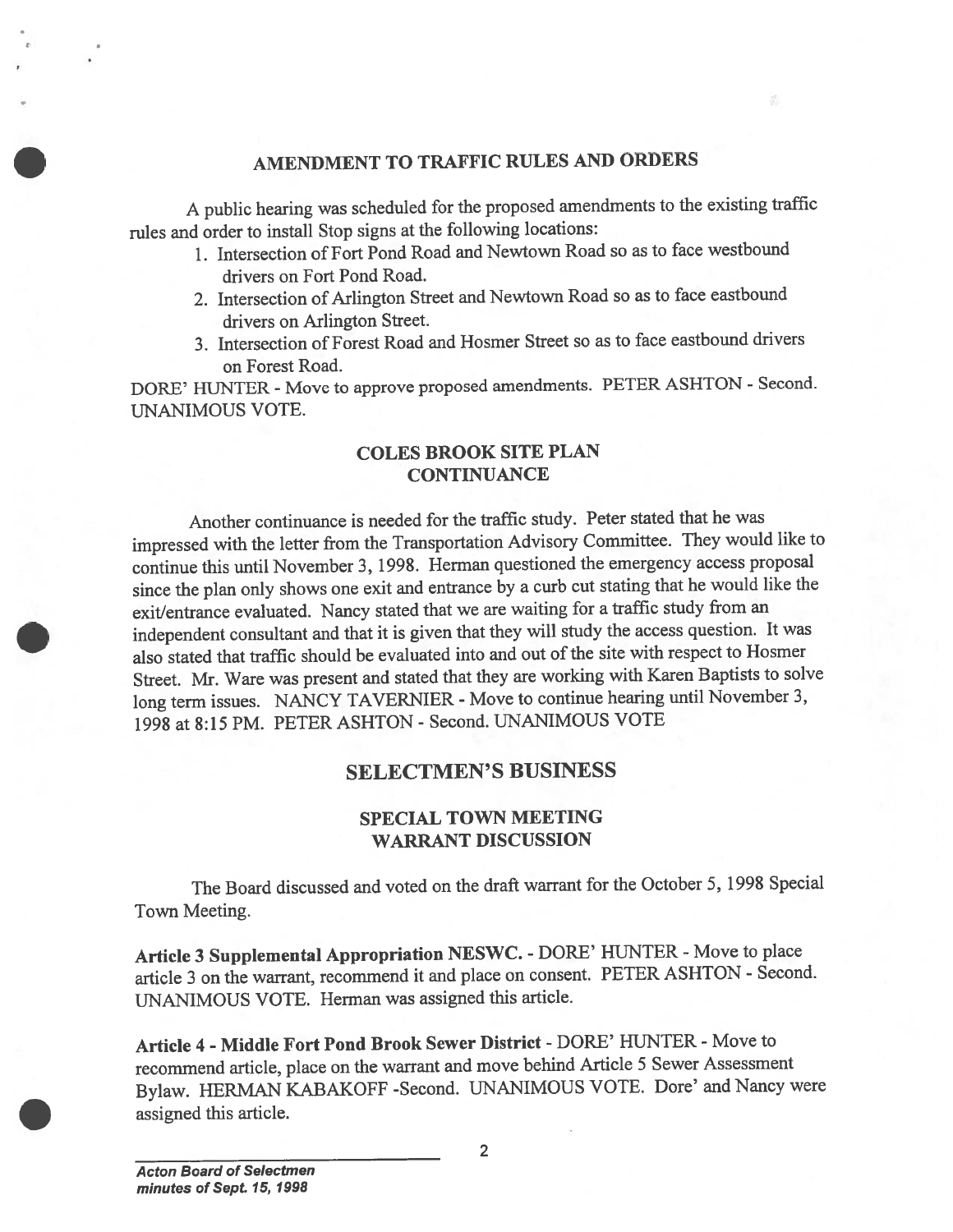Article 5- Sewer Assessment Bylaw — Dore' stated that Town Counsel is still working on the details of this article. DORE' HUNTER - Move to recommend Article 5, place on warrant with changes from counsel and ask counsel about definitions in this article. PETER ASHTON - Second. UNANIMOUS VOTE. Dore' and Nancy were assigned to this article.

Article 6 - Sewer Betterment Assessment Home Rule Warrant Petition - DORE' HUNTER - Move to put Article 6 on the warrant and recommend it. The Board made some minor changes to the article. HERMAN KABAKOFF - Second. UNAMMOUS VOTE. Dore' and Nancy were assigned to this article.

Article 7 - Zoning Exemption for Public Sewer Facilities - Dore' stated that there is a need for this article so that <sup>a</sup> whole building lot would not be needed for <sup>a</sup> Treatment Plant. This article has been modified by the Planning Board. DORE' HUNTER - Move to place article <sup>7</sup> on the warrant as modified by the Planning Board and recommend it. NANCY TAVERNIER - Second. UNANIMOUS VOTE. Peter Ashton was assigned this article.

Article 8 - Great Road Sidewalk Easement - DORE' HUNTER - Move to put article 8 on the warrant, <sup>p</sup>lace on consent, and recommend it. PETER ASHTON - Second. UNANIMOUS VOTE. Peter was assigned this article.

Article 9 - Arboretum Access Parcel from Concord Road - HERMAN KABAKOFF -Move to <sup>p</sup>lace article <sup>9</sup> on the warrant, recommend it and <sup>p</sup>lace on consent. PETER ASHTON - Second. UNANIMOUS VOTE. Peter was assigned this article.

Article 10 - Emergency Access Easement - HERMAN KABAKOFF - Move to place article 10 on the warrant, recommend it and place on consent. PETER ASHTON - Second. UNANIMOUS VOTE. Herman was assigned this article.

#### SPECIAL TOWN MEETING REQUEST

The school department has asked for <sup>a</sup> Special Town Meeting on December 1, 1998. Ifthis town meeting is called and the warrant article is approve<sup>d</sup> then <sup>a</sup> proposition 2 1/2 override would also be needed. The Town Manager stated that <sup>a</sup> Special Town Meeting in this time frame would make it difficult to ge<sup>t</sup> the tax bills out on time which could create <sup>a</sup> cash flow problem. It was stated that the March 31, <sup>1999</sup> tax bills could be for the last two quarters. John stated that if we can get the Commissioner of the Dept. of Revenue to set our rate then we can send out preliminary tax bills. The school department along with Senator Durand will ask the Commissioner to set our rate as soon as possible. John Murray stated that he feels there is only <sup>a</sup> <sup>50</sup> <sup>50</sup> chance that the Commissioner will set our tax rate early and emphasized that the cash situation is tight at the end of the quarter. John cautioned the Board that if the bills go out late then the assessors will be behind in abatements and this will delay the new growth assessment. The Town Manager also Article 5- Severe Assessment Hylaw – Dore' stated that Town Counsel is still vorking the details of this article. DORE' HUNTER - Move to recomment Anticle 5, place on whirrely this change from counsel and six counsel (thi

3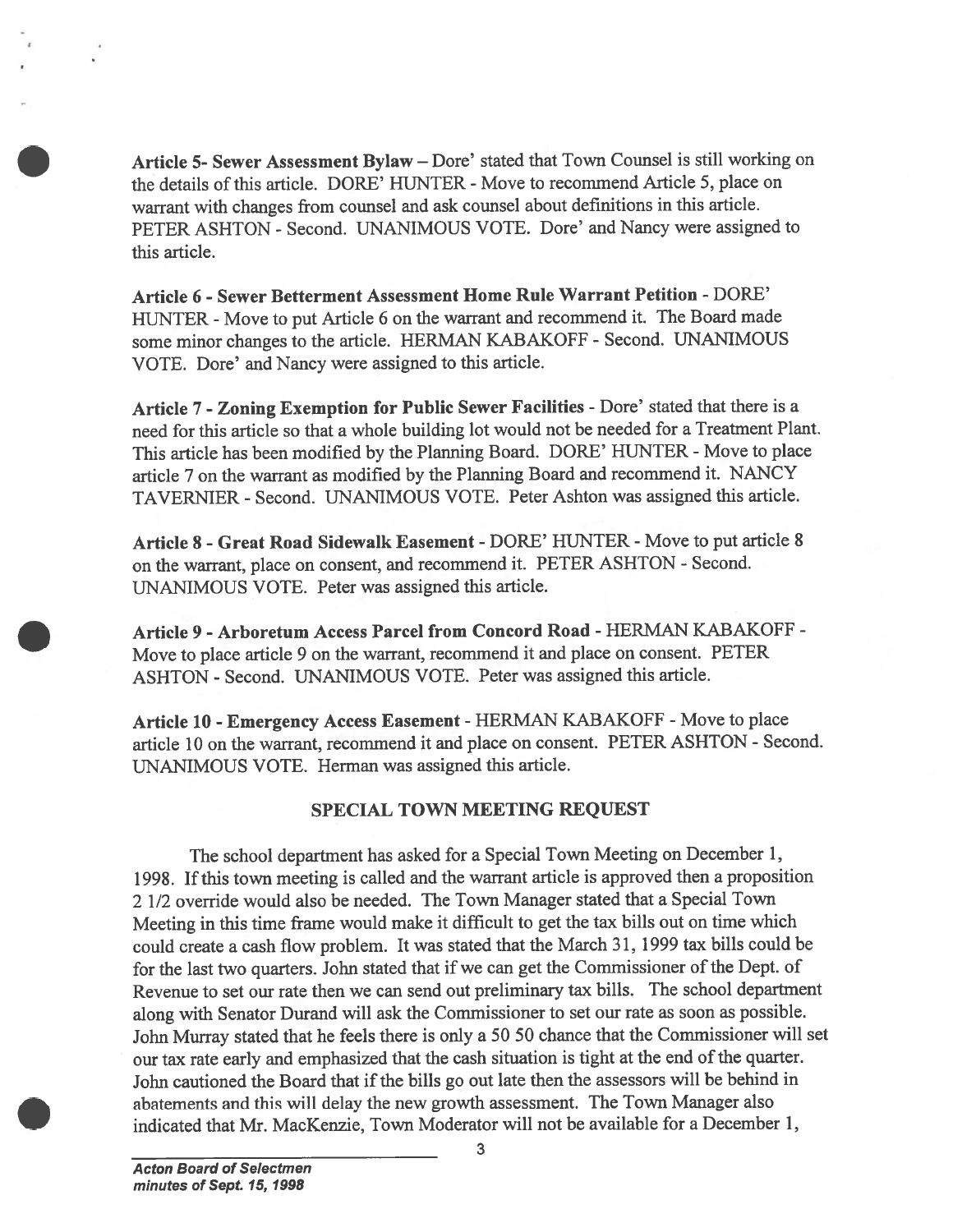199\$ Special Town Meeting and has suggested the we use the moderator of the water district. Lees Stuntz stated that in order to get plans drawn, the schools would need the architects to start drawing the <sup>p</sup>lans for the Junior High so it would not drag out over three years. Lees emphasized that the kindergarten and second grades are severely overcrowded. The schools would also like the override to take place within 1 week of the Special Town Meeting. Wayne stated that if the tax bills did not get out on time then having a large 4th quarter tax bill concerns him and also with losing money due to tax overlay. Wayne stated that he would suppor<sup>t</sup> these dates the school committee is asking for. Nancy Tavemier asked if the tax classification hearing could be scheduled for November 17 at which time the Board could take under advisement. It was stated that the Board could hold <sup>a</sup> meeting on December 2, 1998 as soon as the results are in from the override. John stated his concern that last year we made it by the skin of our teeth and this year we are losing <sup>6</sup> days. John also emphasized that we would not be asking the DOR for any favors , however, we would like to ask that the paperwor<sup>k</sup> be turned around in <sup>a</sup> timely manner. Nancy Tavernier stated that she would want to take the risk. Dore' suggested that if two bills are sent together then the citizens of Acton should be told of the possibility. It was also stated that the Special Town Meeting could be held on December 8, 199\$ when Don MacKenzie will be back with an override on December 9, 1998. This concerned the Board because if Boxborough does not approve at their special town meeting then we will have the expense of the override election. If we don't pus<sup>h</sup> forward then the losses are greater. Operating overrides needed. Don was asked to contact the Town Manager in Boxboro to schedule them on the September 28, 1998 meeting with a 7:00 start time.

#### ACHC REGULATORY

NANCY TAVERNIER - Move to approve regulatory agreement. PETER ASHTON - Second. UNANIMOUS VOTE.

#### ROUTE 2 SPILLOVER

Dore' Hunter stated that the Board should pressure the State to do something about the traffic situation regarding Route 2/Piper, Route 2/School, and Route 2/Hosmer. Dore suggested <sup>a</sup> right turn restriction onto Hosmer Street, Piper and School. The Board discussed limiting right hand access onto Piper, School and Hosmer Street. It was stated that there would be numerous cars making the right hand turn onto Piper since there are alot of businesses there and that it would be difficult to restrict. The Board stated that the Mass Highway and TAC needs to be involved. Don will approac<sup>h</sup> the Mass Highway to see what is involved with these restrictions. DORE' HUNTER - Move to initiate looking into limiting right turns inbound on Hosmer and School Street during the morning commute. PETER ASHTON - Second. UNANIMOUS VOTE.

#### RULES AND REGULATIONS

Donna Jacobs and Garry Rhodes have developed rules and regulations for Assisted Living and Full Service Retirement Living facilities which need to be adopted by the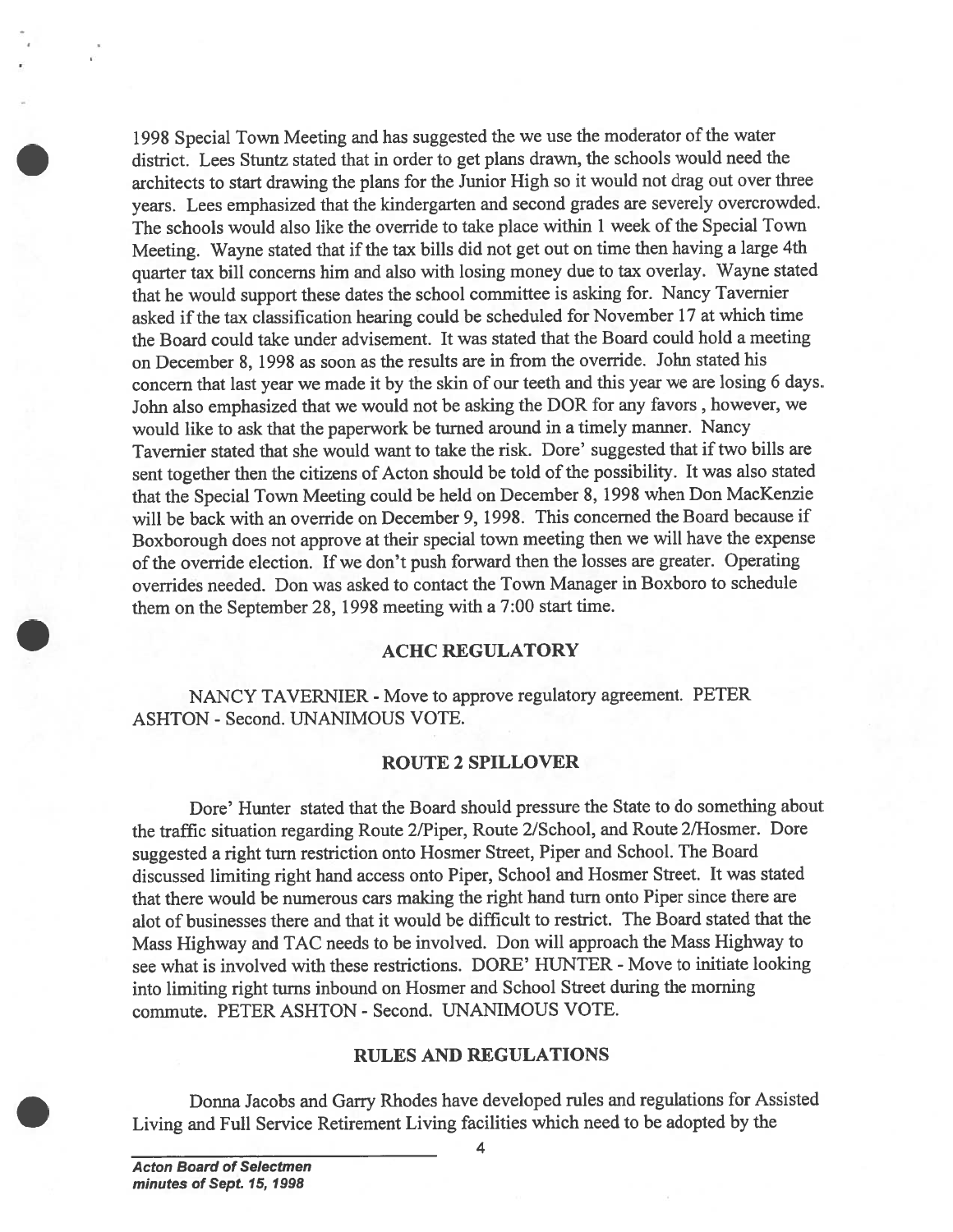Board. These facilities will also need site <sup>p</sup>lan special permit and special use permits. <sup>A</sup> provision to allow the Selectmen to make changes to these rules and regulations have been <sup>p</sup>laced in the document. Nancy questioned whether these facilities would pay taxes. Garry Rhodes stated that it is assumed that they pay taxes. Donna stated that financial impact changes have been made and there is currently <sup>a</sup> new version that the Board needs to adopt when passing these regulations. Peter Ashton asked if there are any inconsistencies with these rules and regulations with the site <sup>p</sup>lan rules and regulations. Garry stated that there are no apparen<sup>t</sup> inconsistencies. It was stated that these rules and regulations are simple and straight forward. HERMAN KABAKOFF - Move to adopt the propose<sup>d</sup> rules and regulations for Assisted Living and full Service Retirement Living facilities, including the updated financial analysis. NANCY TAVERNIER- Second. UNANIMOUS VOTE.

#### BOARD OF REGISTRARS

NANCY TAVERNIER - Move to appoint Katherine Arnold as a Temporary Member of the Board of Registrars. - HERMAN KABAKOFF -Second. UNANIMOUS VOTE.

#### BALLOT RESULTS

Wayne announced that over 3,000 people voted in the primaries.

### BOARD OF APPEALS HEARING 98-17 CONVERSION OF A SINGLE FAMILY DWELLING

Wayne expresse<sup>d</sup> concern because this house is listed as <sup>a</sup> single family home and it really is <sup>a</sup> multi family. Wayne questioned what the mechanism was to allow the Board of Appeals reques<sup>t</sup> to convert <sup>a</sup> single family home to <sup>a</sup> existing multi-family home. Garry Rhodes stated that <sup>a</sup> single family residential home can be converted to up to four apartments if built prior to <sup>1991</sup> as long as it is owner occupied. Nancy Tavernier stated that she likes the diversity that this type of house would bring and the existing law allows for non relatives. Peter stated that this is <sup>a</sup> goo<sup>d</sup> way to lend diversity to our housing and would suppor<sup>t</sup> this mechanism. Herman has <sup>a</sup> problem with the timing since they are going through the appeals permit after the work was done. Dore' stated that he agrees with this request.

#### CROWN RESISTANCE DAY

Herman to represen<sup>t</sup> the Board. PETER ASHTON - Move to adopt proclamation. DORE' HUNTER - Second. UNANIMOUS VOTE.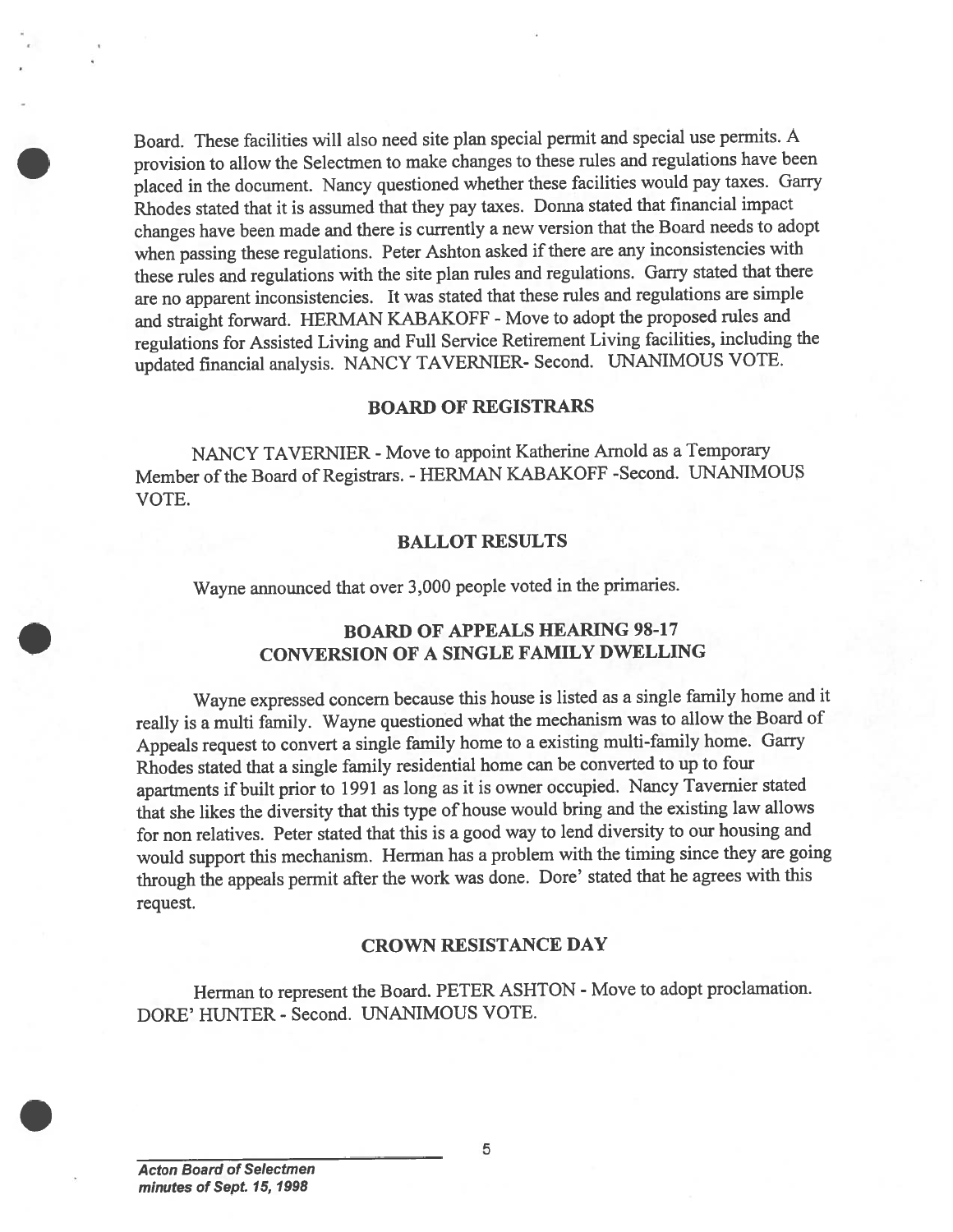#### SCHEDULE SET NEW MEETING DATES

The Board set future meeting dates for Sept 28, 1998, October 13, 1998, November 3, 1998 at 8:00 PM, November 17, December 8th, budget presentation on December 22, 1998, January <sup>5</sup> and Jan. 9th, Budget session, January 19th, Feb. <sup>2</sup> and 16th, March 2, 16, and 30th.

#### **CABLE**

Herman stated that he has received two complaints regarding the Cable transmissions of the Board of Selectmen meçtings. Christy, from Cablevision stated that she watches the tape whiling filming and has not noticed any problems, however, there was <sup>a</sup> minor problem when the Town Hall was hit with lightning which has been fixed.

#### LUPINE PATH ABUTTERS CONCERNS

Herman is concerned with the Lupine Path development stating that the proposed lots promised privacy to the abutters and there has been many changes made which include septic system location change and tree removal. Herman feels that the abutters have reasonable complaints and are unhappy. Herman stated that this is <sup>a</sup> Planning Board issue, however, he was wondering if the Board had any suggestions for solutions to these existing problems. Wayne stated that Lupine Path has been <sup>a</sup> repetitive problem and ideas have previously been discussed to preven<sup>t</sup> these problems from happening again and also stating that the owners have <sup>a</sup> right to develop there property. Wayne suggested that the abutters try to work out their concerns with Mr. White. The abutters concerns unfortunately are based on the developers intent which has nothing to do with the law. Don indicated that he had spoken with the developer who indicated that he would offer the abutters additional trees for their privacy, however, the developer made it clear that he will not relocate the septic system. Nancy stated that the need to relocate the septic system from the propose<sup>d</sup> location could happen on any lot, new or existing. SET NEW SET NEW SET NEW SET NEW SET NEW SET NEW 3, 3,998 at 8:00 PM, November 17, Deccesse 1998, January 5 and Jan. 9th, Budget see and 30th.<br>
Herman stated that he has receive transmissions of the Board of Selectmer she w

#### POLLUTION PREVENTION WEEK

Wayne made the Board aware that Pollution Prevention Week is the week of Sept. 2 1-27. The Board asked staff to do <sup>a</sup> news brief.

#### BEAVER PROBLEMS

Wayne indicated that the Board received <sup>a</sup> letter from Mr. Allison stating that he is <sup>p</sup>leased with the Conservation Department and Tom Tidman regarding the beaver problem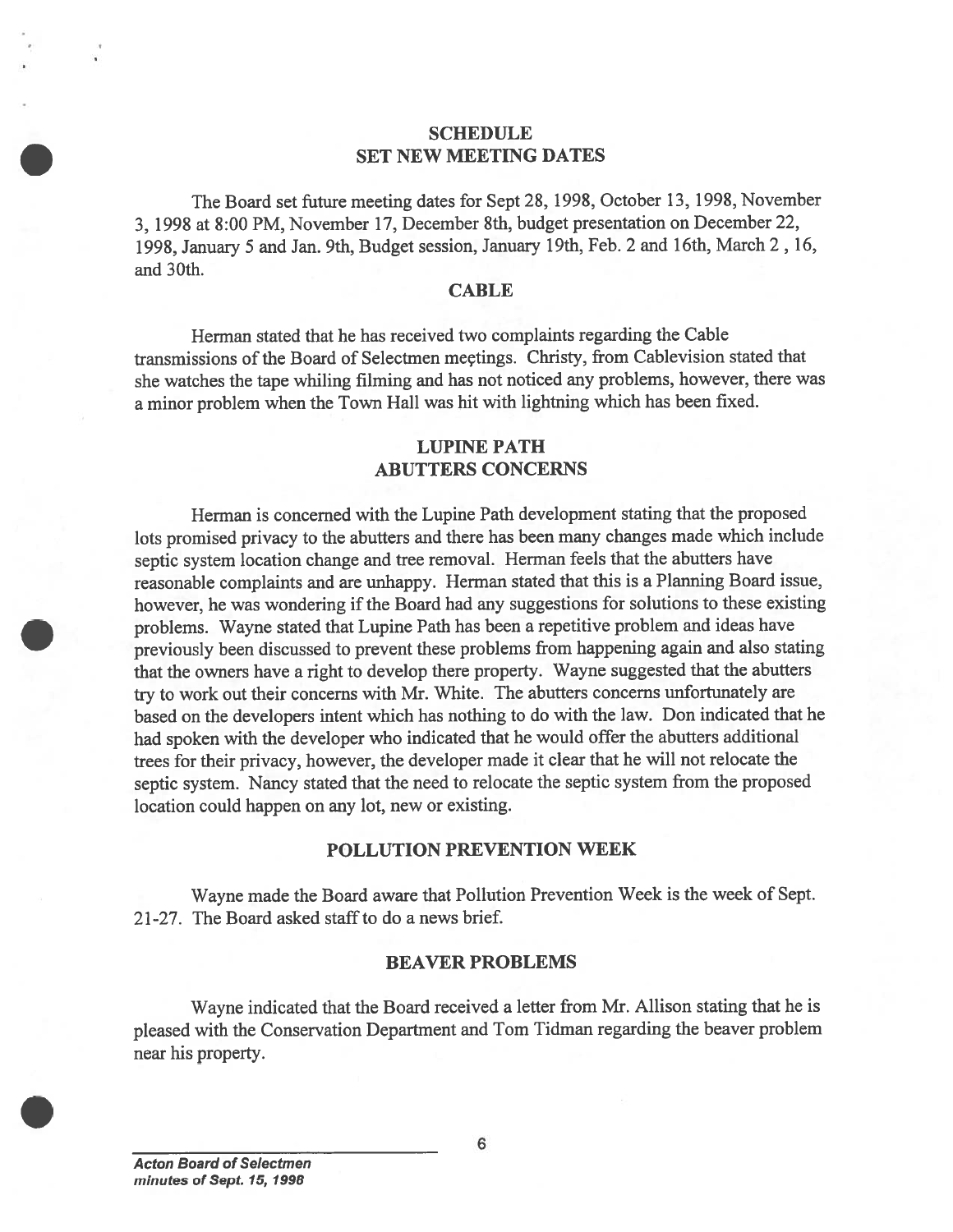## CONSENT AGENDA

DORE HUNTER - Move to approve Consent Calendar as printed. HERMAN KABAKOFF -Second- UNANIMOUS VOTE.

### TOWN MANAGER'S REPORT

Don reminded the Board that there is an ALG meeting Thursday night and also <sup>a</sup> Sewer Action Committee meeting on the same night.

Don also reminded the Board that there is <sup>a</sup> 2001 meeting on September 22, 1998.

NANCY TAVERNIER - Move to go into Executive Session for the purpose of discussing potential litigation. DORE HUNTER - Second. Roll call taken, All Ayes

HERMAN KABAKOFF - Move to adjourn at 9:45 PM. PETER ASHTON - Second. UNANIMOUS VOTE.

 $Clerk$  /  $113/98$ 

**Date** 

Shery Bar

Sheryl Ball Recording Secty. Doc:Min9/1 5/98

Acton Board of Selectmen minutes of Sept. 15, 1998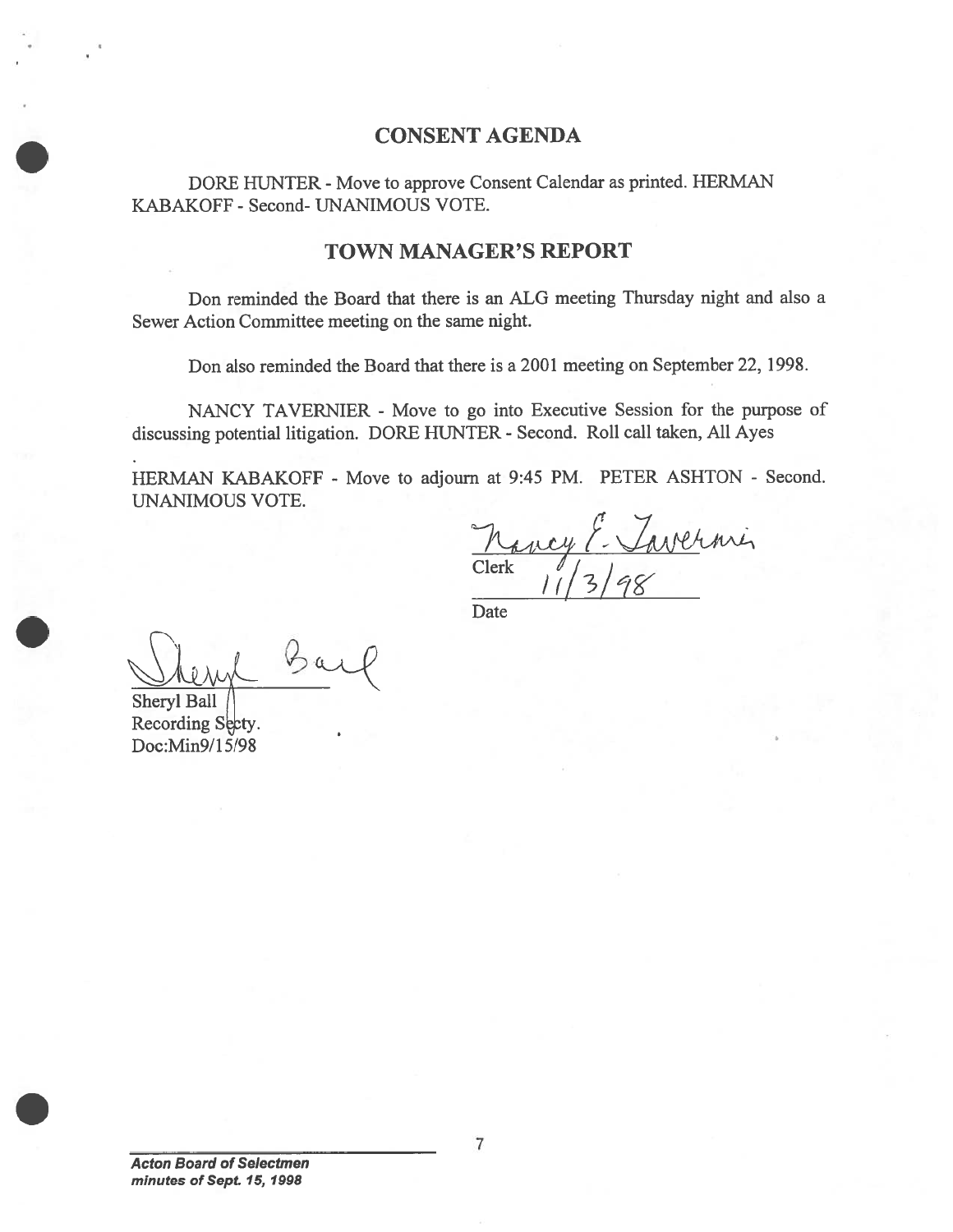September 10, 1998

TO: Board of Selectmen

FROM: Wayne friedrichs, Chairman

SUBJECT: Selectmen's Report

## AGENDA Room 204 September 15, 1998 7:30 P.M.

## I. CITIZEN'S CONCERNS

## II. PUBLIC HEARINGS & APPOINTMENTS

- 1. 7:31 TREE REMOVAL HEARiNG ,WINDSOR AVE Enclosed please find <sup>a</sup> recommendation from the Tree Warden regarding the removal of <sup>a</sup> tree on Windsor Ave for Board action.
- 2. 7:33 LAST NATIONAL WINE LIQUOR LiCENSE TRANSFER, POWDERMILL RD Enclosed <sup>p</sup>lease find an application for Liquor License Transfer and approva<sup>l</sup> of <sup>a</sup> 'Pledge of the License" for Board action.
- 3. 7:35 AMENDMENT TO TRAFFIC RULES AND ORDERS Enclosed please find back up materials and staff recommendation for the installation of traffic control signs for Board action.
- 4. 7:45 COLES BROOK SITE PLAN CONTINUANCE Enclosed please find staff recommendation for <sup>a</sup> further continuance of this hearing, along with TAC traffic comments, for Board action.

## III. SELECTMEN'S BUSINESS

5. SPECIAL TOWN MEETING WARRANT DISCUSSION - Enclosed please find <sup>a</sup> draft warrant with backup materials for Board discussion and action.

6. SPECIAL TOWN MEETING REQUEST - Enclosed please find <sup>a</sup> reques<sup>t</sup> from the School System for <sup>a</sup> Special Town Meeting and Override Election in December, with staff comments, for Board action.

7. ACHC REGULATORY AGREEMENTS - Enclosed please find three agreements which the ACHC recommends the Selectmen sign with respec<sup>t</sup> to the Bellows Farm LIP project.

8. ROUTE <sup>2</sup> SPILLOVER - Enclosed <sup>p</sup>lease find <sup>a</sup> reques<sup>t</sup> from Selectman Hunter regarding signage on Route 2.